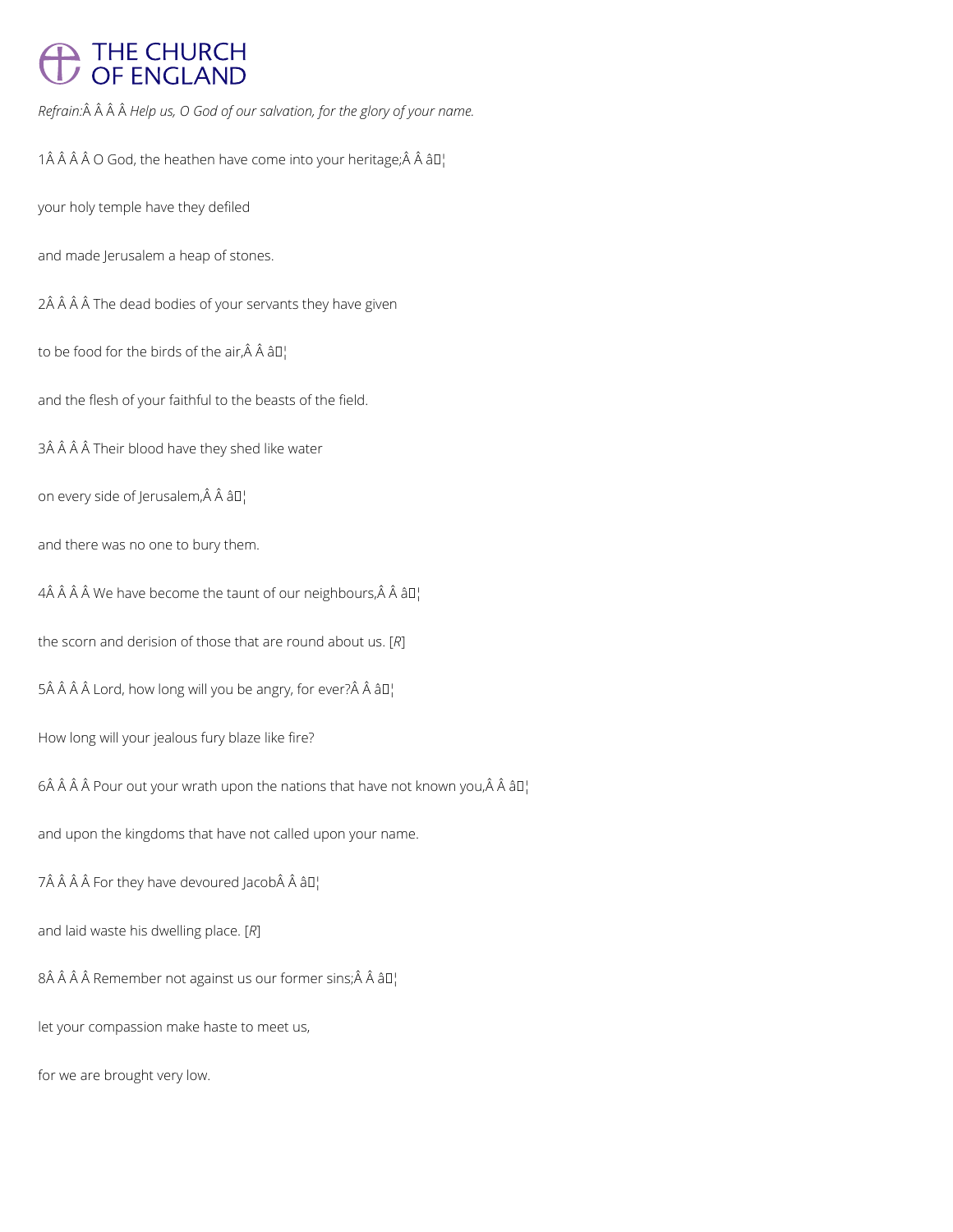9 Â Â Â Â Help us, O God of our salvation, forât the glory of your name; Â Â deliver us, and wipe away our sins for your name  $\hat{a} \in \text{TM}$  s sake. 10  $\hat{A}$   $\hat{A}$  Why should the hearthen say,  $\hat{A}$   $\hat{A}$ 

 $\hat{a} \in \tilde{w}$  Where is now  $f \mathbb{R}$  eir God? $\hat{a} \in \tilde{w}$ 

11 $\hat{A}$   $\hat{A}$  Let vengeance for your servants $\hat{\bm{x}}$   $\bm{\epsilon}$   $\bm{\epsilon}$   $\bm{\epsilon}$   $\bm{\epsilon}$  blood that is shed $\hat{A}$   $\hat{A}$ 

be known among the nations in our sight.

12  $\hat{A}$   $\hat{A}$  Let the sorrowful sighing of the priso  $\hat{a}$   $\hat{B}$   $\hat{B}$  come before you,  $\hat{A}$   $\hat{A}$ 

and by your mighty arm

preserve those who are condemned to die.

13 Å  $\hat{A}$  May the taunts with which our neighbo $\hat{a}$   $\bar{f}$ s' taunted you, Lord,  $\hat{A}$   $\hat{A}$ 

return sevenfold into their bosom.

14Â Â But we that are your people and the sheep of your pasture

will give you thanks  $\hat{a}$   $\forall$   $\forall$   $\forall$  ever,  $\hat{A}$   $\hat{A}$ 

and tell of your praise from generation to generation.

Refra $\hat{A}$ in $\hat{A}$   $\hat{A}$ H $\hat{A}$ lp us, O God of our salvation, for the glory of your name.

When faith is scorned

and love grows cold,

then, God of hosts, rebuild your Church

on lives of thankfulness and patient prayer;

through Christ your eternal Son.

Â

Common Worship: Daily Prayer, material from which is included here,

is copyrighth  $\hat{\mathbb{A}}$  @Archbishops' 2000 o5n and publish hend roby House Publishing